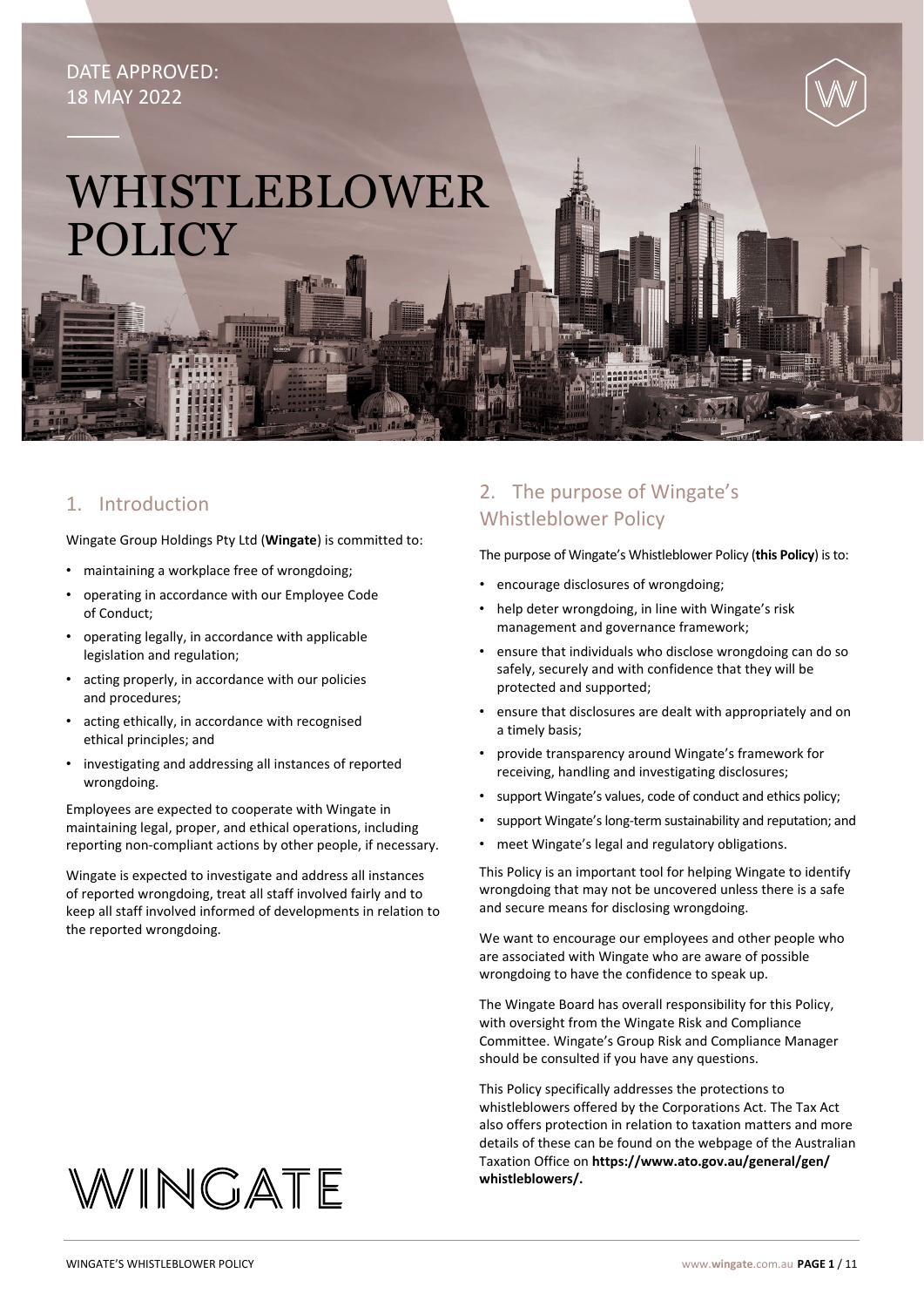# 3. Expectations of Wingate's staff

You are a key player in this Policy, with an important role to play to:

- keep on the alert for any wrongdoing;
- report known or suspected wrongdoing;
- be an active bystander and not let bad behaviour go unreported;
- support whistleblowers;
- avoid doing anything which could be regarded as intimidation or victimisation; and
- keep confidential the identity of anyone you know or suspect of having made a disclosure.

# 4. Who does this Policy apply to?

This Policy offers protection to anyone being a director, manager, employee, contractor or other associate of Wingate, who, whether anonymously or not, makes, attempts to make or wishes to make a report in connection with any misconduct or any illegal, corrupt or unethical behaviour and harmful actions by other people that may affect Wingate and its employees, to Wingate in accordance with this Policy, and who seeks to gain protection against retaliation for having made the report.

This Policy defines such a person as a **"whistleblower"**.

Under this Policy, any of the following will be protected if they make a report that is covered by this Policy:

- an officer or employee of Wingate e.g. current and former employees who are permanent, part-time, fixed-term or temporary, interns, secondees, managers, and directors;
- a supplier of services or goods to Wingate (whether paid or unpaid), including their employees e.g. current and former contractors, consultants, service providers and business partners;
- an associate of Wingate; and
- relatives, dependants or spouses of current and former employees, contractors, consultants, service providers, suppliers and business partners.

# 5. The matters that this Policy applies to

#### **5.1 DISCLOSABLE MATTERS**

This Policy applies to disclosures about certain types of matters (**disclosable matters**) that qualify for protection, so that if a whistleblower makes a disclosure, they will be protected under this Policy.

Disclosable matters involve information that the whistleblower has reasonable grounds to suspect concerns misconduct involving fraud, negligence, default, breach of trust or breach of duty, or an improper state of affairs or circumstances, in relation to Wingate and include:

- illegal activity such as theft, drug sale or use, violence, harassment or intimidation, criminal damage to property or other breaches of State or Federal law;
- fraud, money laundering, misappropriation of funds or financial irregularities including in relation to the tax affairs of Wingate;
- dishonest, fraudulent or corrupt activity, including bribery or other activity in breach of the Wingate Employee Code of Conduct Policy;
- failure to comply with, or breach of, legal or regulatory requirements;
- engaging in or threatening to engage in detrimental conduct against a person who has made a disclosure or is believed or suspected to have made, or be planning to make, a disclosure;
- unethical behaviour or behaviour in breach of Wingate's policies (such as dishonestly altering company records or data, adopting questionable accounting practices or deliberately breaching Wingate's Employee Code of Conduct or other policies or procedures);
- activity resulting in financial loss to Wingate or which damages its reputation or is otherwise detrimental to Wingate's interests;
- activity involving harassment, discrimination, victimisation or bullying;
- conduct representing a significant risk to public safety or the stability of, or confidence in, the financial system;
- any activity potentially damaging to Wingate, a Wingate employee or a third party, such as unsafe work practices, environmental damage, health risks or abuse of Wingate property or resources; and
- any activity that amounts to an abuse of authority or any other kind of serious offensiveness.

Disclosable matters include conduct that may not necessarily involve a contravention of a particular law, but nevertheless be conduct that is inappropriate.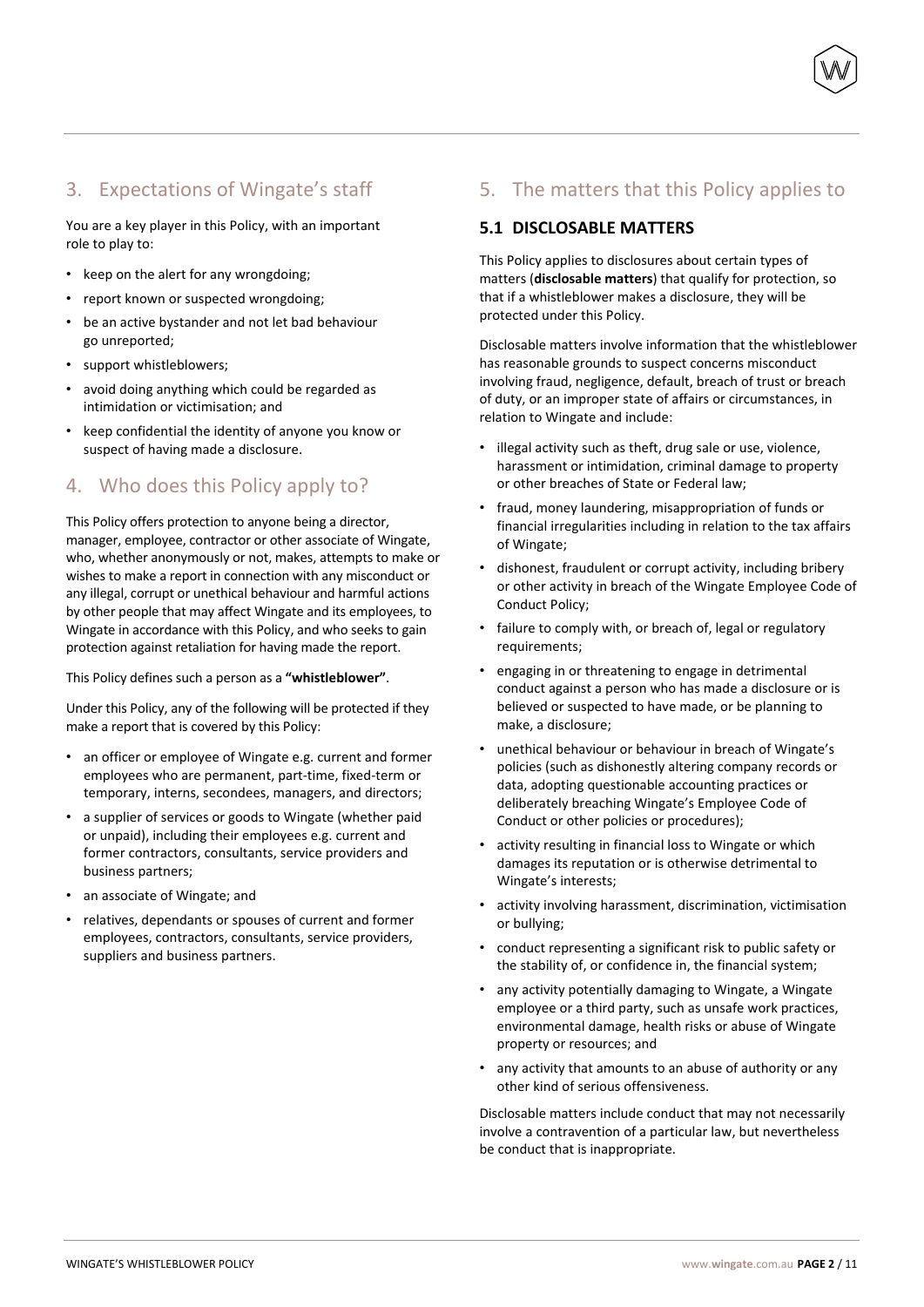A whistleblower can still qualify for protection even if their disclosure turns out to be incorrect.

Wingate regards any wrongdoing that is capable of harming or threatening the interests of Wingate or our employees is "disclosable misconduct" and therefore a disclosable matter.

However, not all inappropriate or unacceptable behaviour is "disclosable". Some matters will be relatively minor and insignificant and do not warrant disclosing under this Policy. Others will be personal, work-related grievances, which are not disclosable and are not captured by the Policy – they are matters to be taken up with Wingate's Human Resources Department.

Disclosures that are not disclosable matters do not qualify for protection under this Policy.

If you have a complaint regarding occupational health and safety issues, these should where possible be made to Wingate's Human Resources Department.

#### **5.2 PERSONAL WORK-RELATED GRIEVANCES**

Disclosures that relate solely to personal work-related grievances, and that do not relate to detriment or threat of detriment to the whistleblower are not disclosable matters and do not qualify for protection under this Policy.

Personal work-related grievances are those that relate to the whistleblower's current or former employment and have, or tend to have, implications for the whistleblower personally, but do not:

- **a.** have any other significant implications for Wingate; or
- **b.** relate to any conduct, or alleged conduct, about a disclosable matter.

Examples of personal work-related grievances include:

- **a.** an interpersonal conflict between the whistleblower and another employee;
- **b.** a decision that does not involve a breach of workplace laws;
- **c.** a decision about the engagement, transfer or promotion of the whistleblower;
- **d.** a decision about the terms and conditions of engagement of the whistleblower; or
- **e.** a decision to suspend or terminate the engagement of the whistleblower, or otherwise to discipline the whistleblower.

A personal work-related grievance may still qualify for protection if:

- **a.** it includes information about wrongdoing, or information about wrongdoing includes or is accompanied by a personal work-related grievance (a "mixed report");
- **b.** Wingate has breached employment or other laws punishable by imprisonment for a period of 12 months or more, engaged in conduct that represents a danger to the public, or the disclosure relates to information that suggests wrongdoing beyond the whistleblower's personal circumstances;
- **c.** the whistleblower suffers from or is threatened with detriment for making a disclosure;
- **d.** the whistleblower seeks legal advice or legal representation about the operation of the whistleblower protections; or
- e. the grievances represent a pattern or systemic problem that form a protected disclosure.

If you have a personal work-related grievance or other type of issues or concerns that are not covered by this Policy, then you should raise the matter with Wingate's Human Resources Department or seek independent legal advice about your rights and protections under employment or contract law to resolve your personal work-related grievances.

#### **5.3 DISCOURAGING FALSE REPORTING**

Wingate will not tolerate false reporting i.e. a report that the whistleblower knows to be untrue, and such reporting will be constituted as a form of misconduct..

However, we encourage anyone to make a report where a whistleblower has some information leading to a suspicion, but not all the details.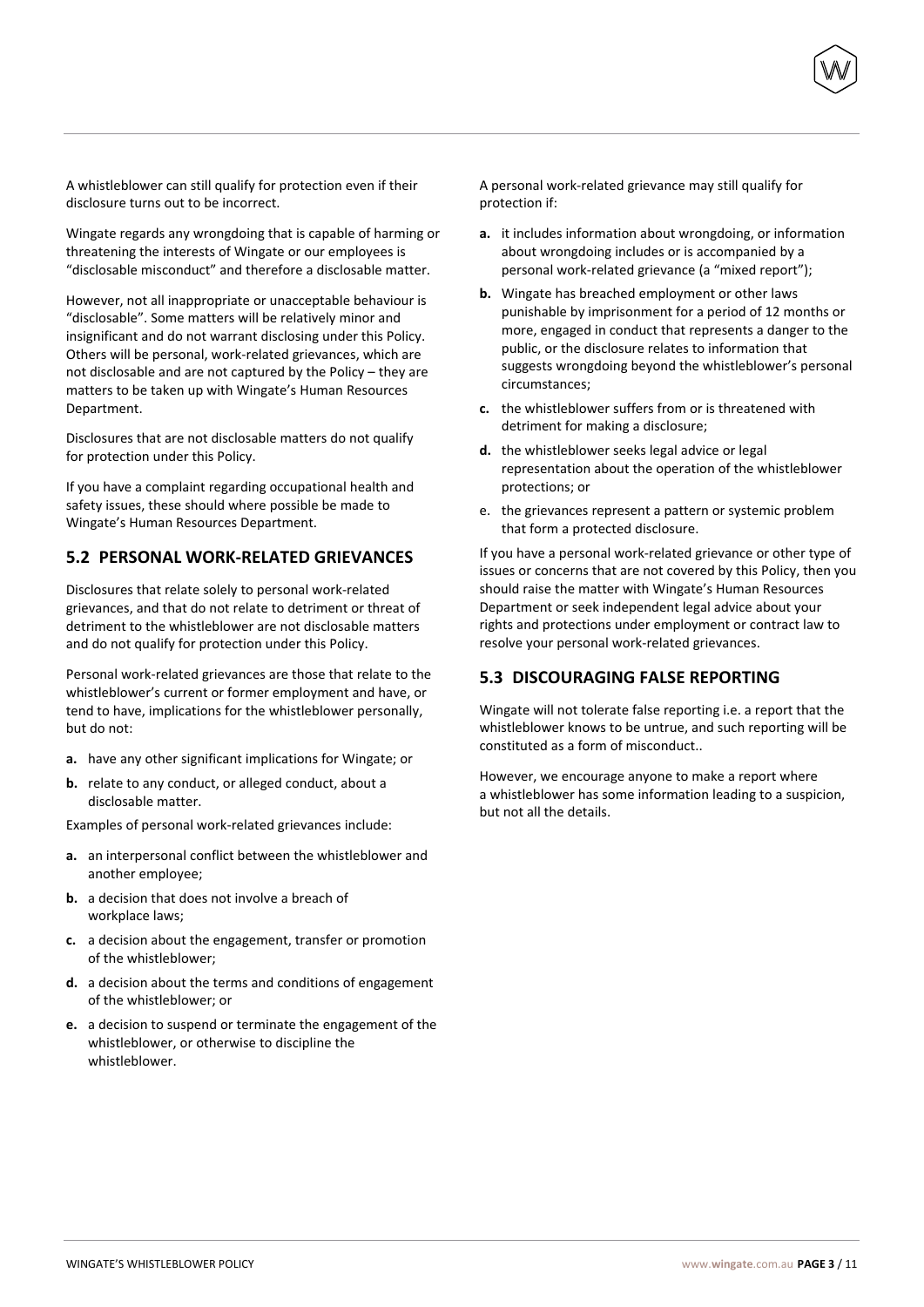# 6. Who can receive a disclosure?

There are a number of people and organisations who can receive disclosures that qualify for protection under this Policy. They are called **"eligible recipients"**. You need to make a disclosure directly to one of these recipients to qualify for protection under this Policy.

You can make a disclosure to an eligible recipient external to Wingate described below, without making a prior disclosure to Wingate. However, we would encourage you to disclose the matter to us first.

Wingate would like to identify and address wrongdoing as early as possible, and our approach is intended to build confidence and trust in this Policy and its processes and procedures.

Where you believe on reasonable grounds that any other other employee, director, volunteer, service provider, contractor or other associate of Wingate has engaged in a disclosable matter, you can report your concern to:

- your Business Unit Leader, or, if you feel either uncomfortable reporting the matter to your Business Unit Leader or that your leader may be involved in the disclosable matter; to
- Wingate's Human Resources Department, or, if you feel necessary to do this; to
- one of Wingate's Whistleblower Protection Officers (**WPO**); or to
- Wingate's appointed external whistleblower agency (see below).

Wingate encourages you to report any matters of concern first to your Business Unit leader and alternatively to Wingate's Human Resources Director.

## **6.1 WINGATE'S WHISTLEBLOWER PROTECTION OFFICERS**

However, Wingate recognises that sometimes you may feel more comfortable reporting a matter of concern to some-one other than your Business Unit leader or the Human Resources Director, and so Wingate has appointed four WPOs – three in the Melbourne office and one in the Sydney office. A report may be made to any of these.

A report to a WPO should only be made if you feel uncomfortable to report the matter to anyone else.

#### **6.2 WINGATE'S WPO ARE:**

| Name:           | Adam Carew                 |
|-----------------|----------------------------|
| Contact number: | +61 3 9913 0765            |
| Mobile:         | +61 413 315 366            |
| Fmail:          | acarew@wingate.com.au      |
| Name:           | <b>Ruth McClelland</b>     |
| Contact number: | +61 3 9913 0700            |
| Fmail:          | rmcclelland@wingate.com.au |
| Name:           | Michael Nathan             |
| Contact number: | +61 3 9913 0749            |
| Mobile:         | +61 413 336 923            |
| Fmail:          | mnathan@wingate.com.au     |

Wingate also has a separate email address - **whistleblowing@wingate.com.au** – which can be used to report a matter of concern. These emails will be received by Wingate's Group Risk & Compliance Manager.

The role of the WPO includes:

- receiving disclosures that qualify for protection;
- fostering a supportive work environment;
- making an immediate assessment of the welfare and protection needs of a whistleblower;
- making the whistleblower aware of the support and protection available;
- keeping the identity of the whistleblower confidential if they have asked to remain anonymous;
- remaining alert to any intimidation or victimisation of a whistleblower, and taking appropriate action; and
- informing the whistleblower how Wingate will ensure that intimidation or victimisation is dealt with.

Wingate's WPOs will be trained accordingly to assist you with this Policy.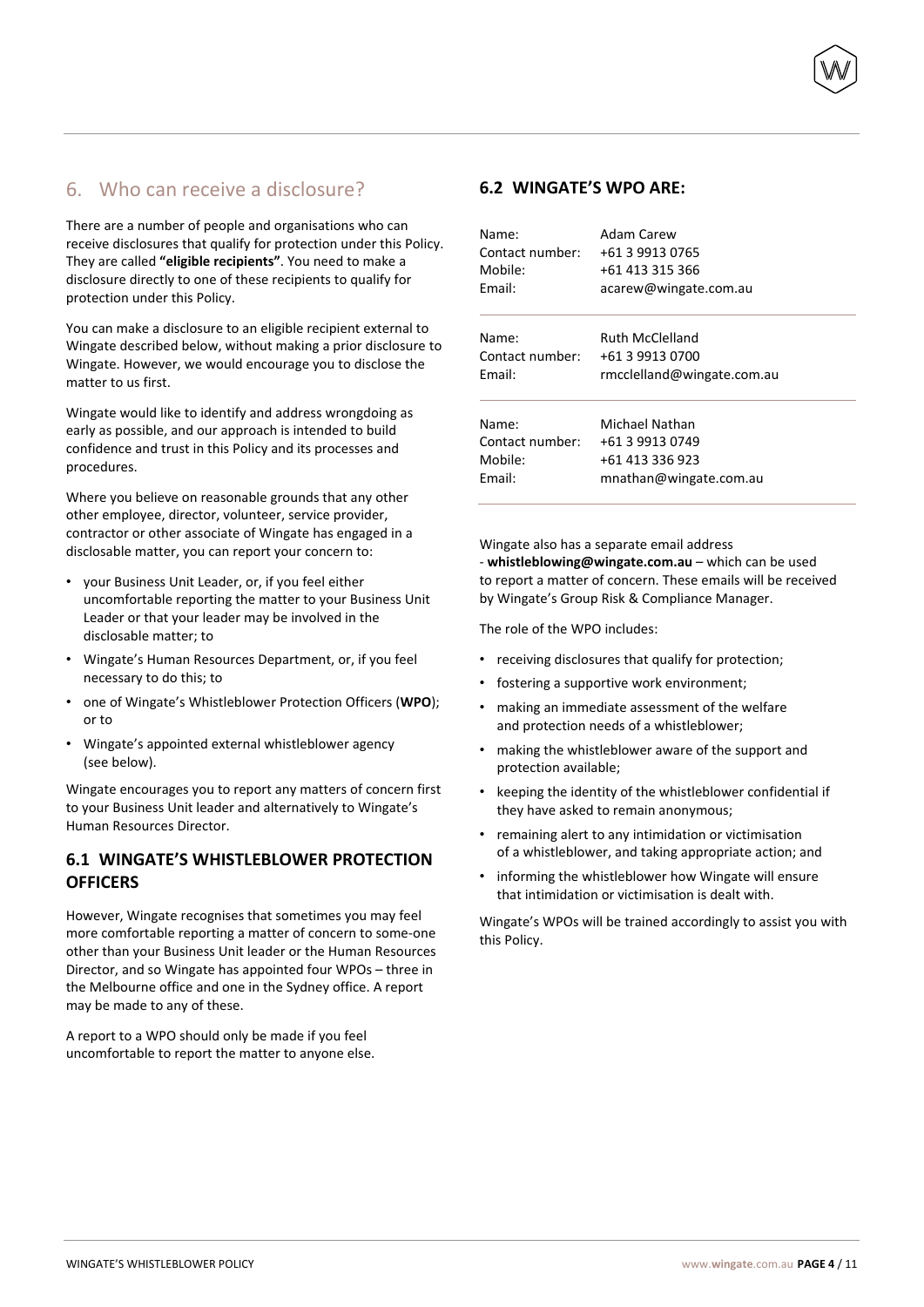## **6.3 WINGATE'S APPOINTED AN "EXTERNAL RECIPIENT"**

Wingate has also appointed Your Call, an independent external third party who are experts in listening and receiving whistleblower disclosures. They are open 24 hours a day, 7 days a week and may be accessed via telephone, online, email and by post.

Your Call will act as an intermediary between the whistleblower and Wingate.

Your Call can be contacted on 1300 788 712 or visiting [www.yourcall.com.au/report.](http://www.yourcall.com.au/report) If you need more information about how this Policy works, then please contact Wingate's Risk & Compliance Manager.

## **6.4 LEGAL PRACTITIONERS**

Disclosures to a legal practitioner for the purposes of obtaining legal advice or legal representation in relation to the operation of the whistleblower provisions in the Corporations Act are protected (even in the event that the legal practitioner concludes that a disclosure does not relate to a disclosable matter).

## **6.5 GOVERNMENT REGULATORY BODIES**

A whistleblower can make a disclosure directly to a Government regulatory body like the Australian Securities & Investments Commission (ASIC) the Australian Prudential Regulation Authority (APRA), the Australian Taxation Office (ATO) or other external regulatory bodies about a disclosable matter and qualify for protection under this Policy without making a prior disclosure to Wingate.

For further information on how to report a disclosable matter to ASIC, see **ASIC's Information Sheet 239** *How ASIC handles whistleblower reports*.

#### **6.6 JOURNALISTS AND PARLIAMENTARIANS**

Disclosures can be made to a journalist or a parliamentarian under certain circumstances and qualify for protection.

The two types of disclosure are:

- **a.** The public interest disclosure; and
- **b.** The emergency disclosure.

#### **6.7 THE PUBLIC INTEREST DISCLOSURE**

A 'public interest disclosure' is the disclosure of information to a journalist or a parliamentarian, where:

- **a.** at least 90 days have passed since the whistleblower made the disclosure to ASIC, APRA, ATO or another external regulatory body;
- **b.** the whistleblower does not have reasonable grounds to believe that action is being, or has been taken, in relation to their disclosure;
- **c.** the whistleblower has reasonable grounds to believe that making a further disclosure of the information is in the public interest; and
- **d.** before making the public interest disclosure, the whistleblower has given written notice to the body to which the previous disclosure was made that:
	- **i.** includes sufficient information to identify the previous disclosure; and
	- **ii.** states that the whistleblower intends to make a public interest disclosure.

## **6.8 THE EMERGENCY DISCLOSURE**

An 'emergency disclosure' is the disclosure of information to a journalist or a parliamentarian, where:

- **a.** the whistleblower has previously made a disclosure of the information to ASIC, APRA, ATO or another external regulatory body;
- **b.** the whistleblower has reasonable grounds to believe that the information concerns a substantial and imminent danger to the health or safety of one or more persons or to the natural environment;
- **c.** before making the emergency disclosure, the whistleblower has given written notice to the body to which the previous disclosure was made that:
	- **i.** includes sufficient information to identify the previous disclosure; and
	- **ii.** states that the whistleblower intends to make an emergency disclosure; and
- **d.** the extent of the information disclosed in the emergency disclosure is no greater than is necessary to inform the journalist or parliamentarian of the substantial and imminent danger.

It is important for the whistleblower to understand the criteria for making a public interest or emergency disclosure.

You should contact an independent legal adviser before making a public interest disclosure or an emergency disclosure.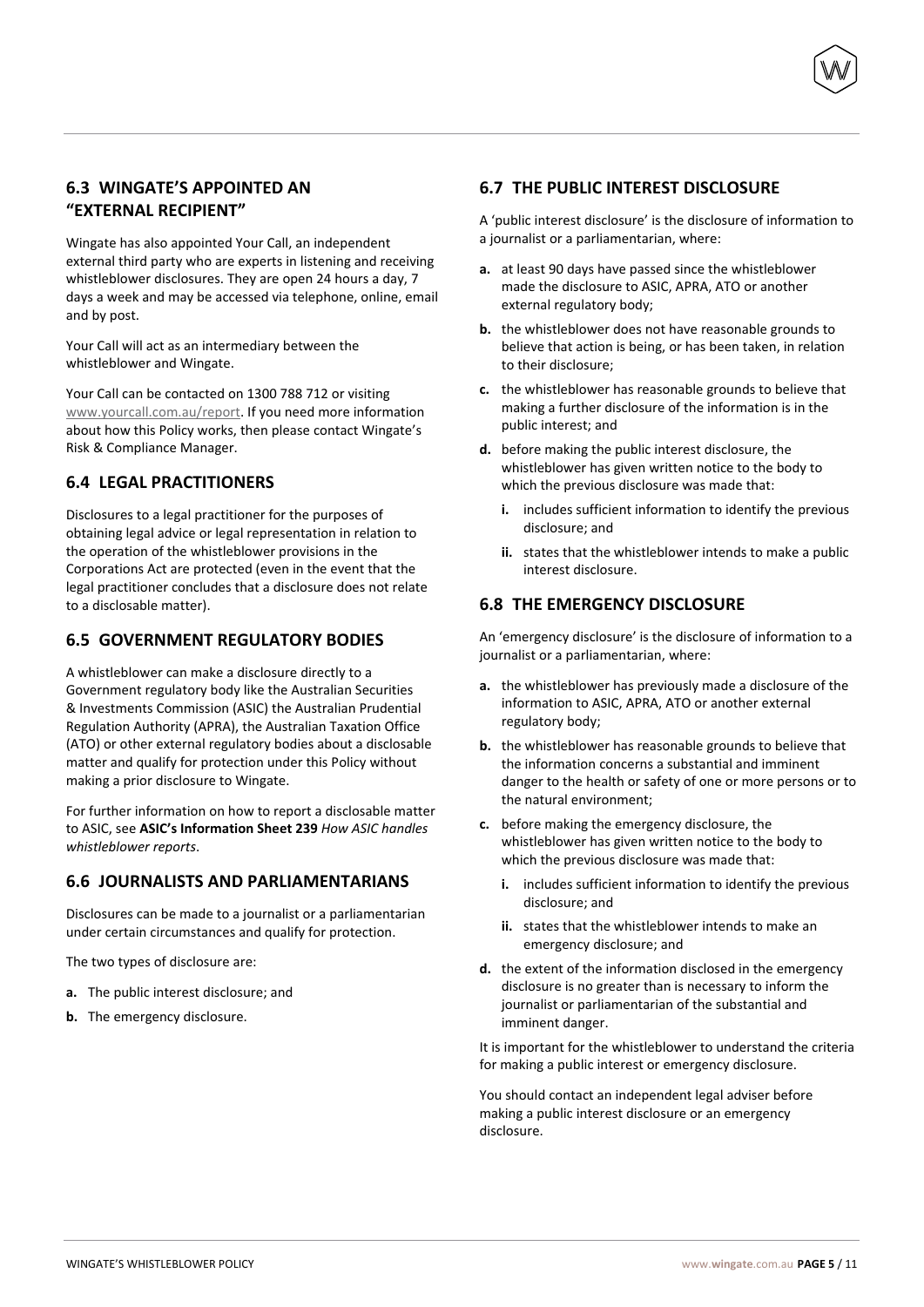# 7. How to make a disclosure

A whistleblower can make a disclosure to one of the eligible recipients, including Wingate's WPO using the contacts details set out above.

Disclosures can be made anonymously, confidentially, securely and outside business hours.

## **7.1 ANONYMOUS DISCLOSURES**

An anonymous disclosure is still protected under this Policy.

A whistleblower can choose to remain anonymous while making a disclosure, over the course of the investigation and after the investigation is finalised.

A whistleblower can refuse to answer questions that they feel could reveal their identity at any time, including during follow-up conversations.

A whistleblower who wishes to remain anonymous should maintain ongoing two-way communication with Wingate, so that Wingate can ask follow-up questions or provide feedback.

A whistleblower may adopt a pseudonym for the purpose of their disclosure— this may be appropriate in circumstances where the whistleblower's identity is known to their supervisor, the WPO or equivalent, but the whistleblower prefers not to disclose their identity to others.

## **7.2 LEGAL PROTECTIONS FOR WHISTLEBLOWERS**

A whistleblower qualifies for protection as a whistleblower under this Policy if they are an eligible whistleblower in relation to Wingate and:

- **a.** they have made a disclosure of information relating to a disclosable matter directly to an eligible Wingate recipient or to ASIC, APRA, ATO or another external regulatory body;
- **b.** they have made a disclosure to a legal practitioner for the purposes of obtaining legal advice or legal representation about the operation of the whistleblower provisions in the Corporations Act; or
- **c.** they have made an 'emergency disclosure' or 'public interest disclosure'.

There are four fundamental protections for whistleblowers:

- **a.** identity protection (confidentiality);
- **b.** protection from detrimental acts or omissions;
- **c.** compensation and other remedies; and
- **d.** civil, criminal and administrative liability protection.
- Wingate will provide support and protection to whistleblowers, and the person reporting a matter will not suffer any consequences from Wingate on account of their actions in this regard provided that their actions:are based on reasonable grounds; and
- conform to the procedures set out in this Policy.

You should note that:

- as far as lies in Wingate's power, you will be protected and not be disadvantaged for the act of making a disclosure; but
- reporting such a disclosable matter does not necessarily absolve you from the consequences of any involvement on your own part in the wrongdoing complained of.

If you wish to make your complaint anonymously, your wish will be honoured except insofar as it may be overridden by due process of law.

However, the maintenance of such anonymity may make it less likely that the alleged disclosable matter can be substantiated in any subsequent investigation.

Where anonymity has been requested, the whistleblower is required to maintain confidentiality regarding the issue on their own account and to refrain from discussing the matter with any unauthorised persons.

Where the investigation has found that the person making the allegation made it on reasonable grounds, Wingate's Human Resources Department will be responsible for ensuring that the person will be protected and suffers no employment-related disadvantage on account of

their actions and to provide additional support for the person where necessary.

A whistleblower can still qualify for protection even if their disclosure turns out to be incorrect.

## **7.3 IDENTITY PROTECTION (CONFIDENTIALITY)**

Wingate has a legal obligation to protect the confidentiality of the whistleblower's identity.

A person cannot disclose the identity of a whistleblower or information that is likely to lead to the identification of the whistleblower (which they have obtained directly or indirectly because the whistleblower made a disclosure that qualifies for protection).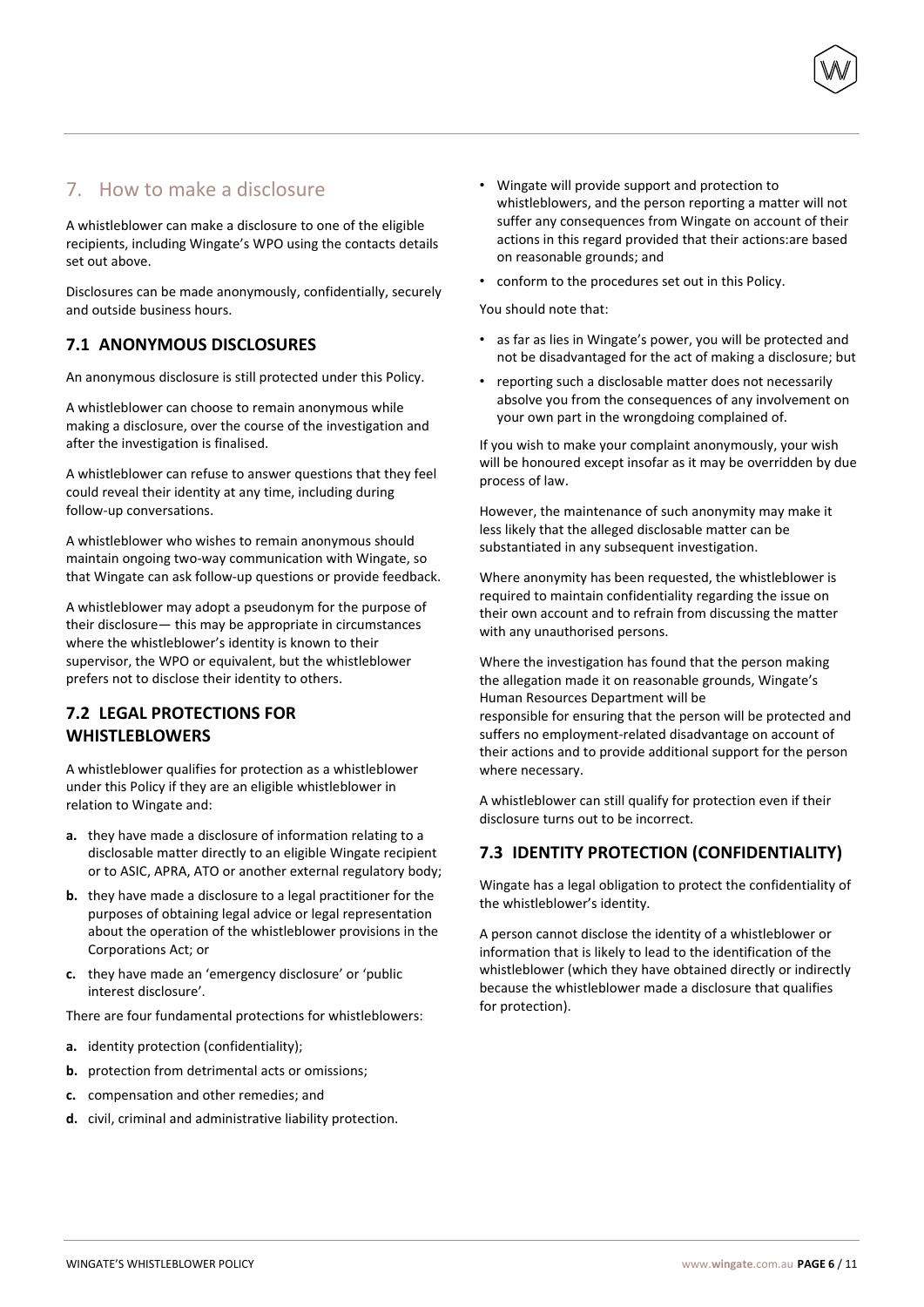There is an exception if a person discloses the identity of the whistleblower:

- **a.** to ASIC, APRA, the ATO or a member of the Australian Federal Police;
- **b.** to a legal practitioner (for the purposes of obtaining legal advice or legal representation about the whistleblower provisions); or
- **c.** with the consent of the whistleblower.

A person can disclose the information contained in a disclosure with or without the whistleblower's consent if:

- **a.** the information does not include the whistleblower's identity;
- **b.** Wingate has taken all reasonable steps to reduce the risk that the whistleblower will be identified from the information; and
- **c.** it is reasonably necessary for investigating the issues raised in the disclosure.

It is illegal for a person to identify a whistleblower or disclose information that is likely to lead to the identification of the whistleblower, outside the exceptions noted above. Individual and corporate penalties apply to violations of confidentiality.

A whistleblower can lodge a complaint with Wingate about a breach of confidentiality to a WPO, or may lodge a complaint with a regulator, such as ASIC, APRA or the ATO, for investigation.

## **7.4 PROTECTION FROM DETRIMENTAL ACTS OR OMISSIONS**

This Policy provides a whistleblower (or any other employee or person) with legal protection from detrimental acts or omissions in relation to a disclosure.

Detrimental acts and omissions that are prohibited under the law include:

- **a.** dismissal of an employee;
- **b.** injury of an employee in his or her employment;
- **c.** alteration of an employee's position or duties to his or her disadvantage;
- **d.** discrimination between an employee and other employees of the same employer;
- **e.** harassment or intimidation of a person;
- **f.** harm or injury to a person, including psychological harm;
- **g.** damage to a person's property;
- **h.** damage to a person's reputation;
- **i.** damage to a person's business or financial position; and
- **j.** any other damage to a person.

Individual and corporate penalties apply to acts of detriment.

Examples of actions that are not detrimental acts or omissions include:

- administrative action that is reasonable for the purpose of protecting a whistleblower from detriment e.g. moving a whistleblower who has made a disclosure about their immediate work area to another office to prevent them from detriment; and
- managing a whistleblower's unsatisfactory work performance, if the action is in line with Wingate's performance management framework.

#### **7.5 COMPENSATION AND OTHER REMEDIES**

A whistleblower (or any other employee or person) can seek compensation and other remedies through the courts if:

- **a.** they suffer loss, damage or injury because of a disclosure; and
- **b.** Wingate fails to take reasonable precautions and exercise due diligence to prevent the detrimental conduct.

Whistleblowers should seek independent legal advice.

## **7.6 CIVIL, CRIMINAL AND ADMINISTRATIVE LIABILITY PROTECTION**

A whistleblower is protected from any of the following in relation to their disclosure:

- **a.** civil liability e.g. any legal action against the whistleblower for breach of an employment contract, duty of confidentiality or another contractual obligation;
- **b.** criminal liability e.g. attempted prosecution of the whistleblower for unlawfully releasing information, or other use of the disclosure against the whistleblower in a prosecution (other than for making a false disclosure); and
- **c.** administrative liability e.g. disciplinary action for making the disclosure.

The protections do not grant immunity for any wrongdoing a whistleblower has engaged in that is revealed in their disclosure.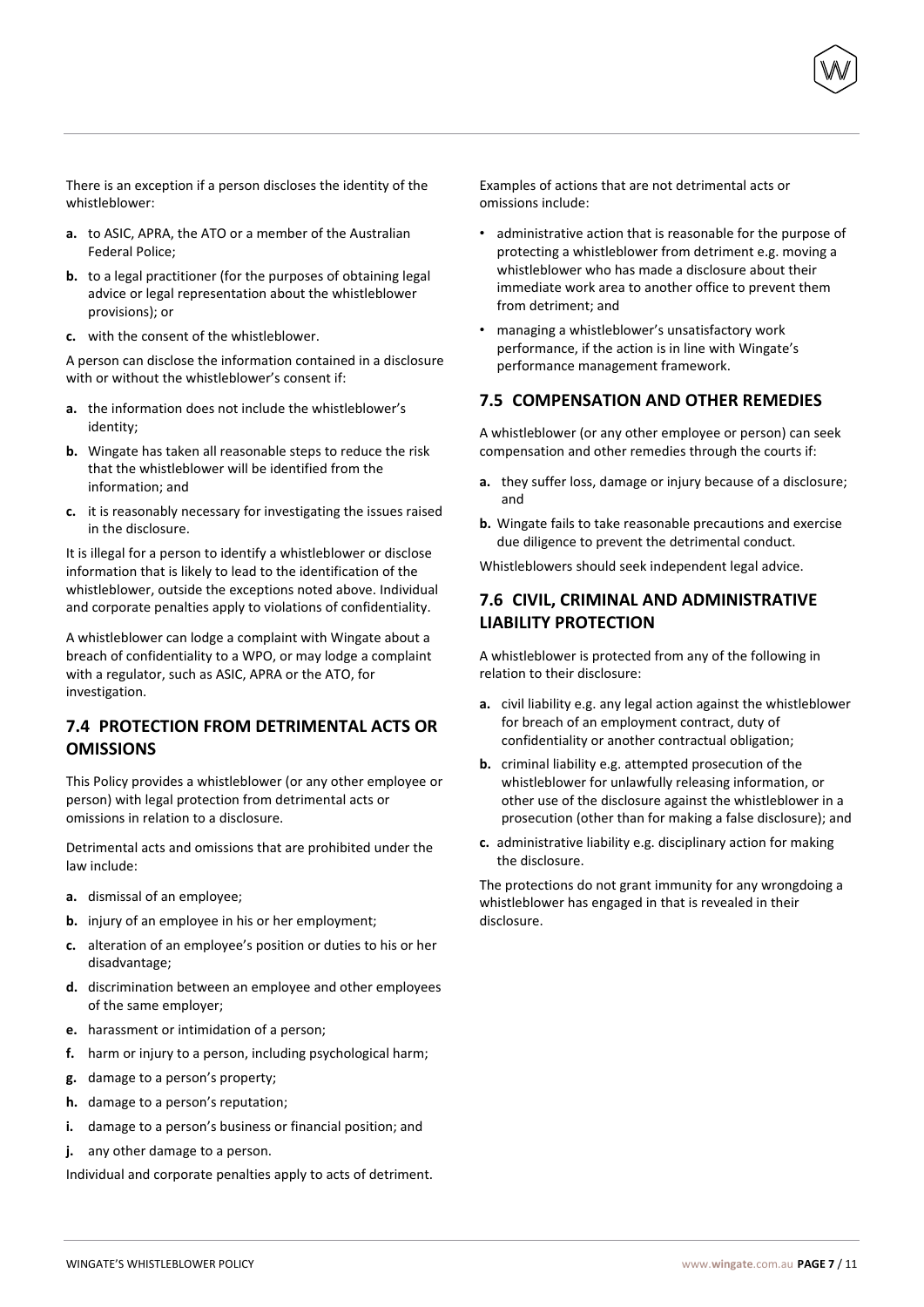# 8. Support and practical protection for whistleblowers

## **8.1 IDENTITY PROTECTION (CONFIDENTIALITY)**

Wingate will apply the following measures and mechanisms for protecting the confidentiality of a whistleblower's identity (where applicable).

#### **Reducing the risk that the whistleblower will be identified from the information contained in a disclosure**

- all personal information or reference to the whistleblower witnessing an event will be redacted;
- the whistleblower will be referred to in a gender-neutral context;
- the whistleblower may be referred to under a pseudonym:
- where possible, the whistleblower will be contacted to help identify certain aspects of their disclosure that could inadvertently identify them; and
- disclosures will be handled and investigated by qualified staff.

#### **Secure record-keeping and information-sharing processes**

- all paper and electronic documents and other materials relating to disclosures will be stored securely;
- access to all information relating to a disclosure will be limited to those directly involved in managing and investigating the disclosure;
- only a restricted number of people who are directly involved in handling and investigating a disclosure will be made aware of a whistleblower's identity (subject to the whistleblower's consent) or information that is likely to lead to the identification of the whistleblower;
- communications and documents relating to the investigation of a disclosure will not to be sent to an email address or to a printer that can be accessed by other staff; and
- each person who is involved in handling and investigating a disclosure will be reminded about the confidentiality requirements, including that an unauthorised disclosure of a whistleblower's identity may be a criminal offence.

Wingate's WPOs are responsible for discussing with the whistleblower Wingate's measures for ensuring confidentiality of a whistleblower's identity.

In practice, people may be able to guess the whistleblower's identity if:

- the whistleblower has previously mentioned to other people that they are considering making a disclosure;
- the whistleblower is one of a very small number of people with access to the information; or

• the disclosure relates to information that a whistleblower has previously been told privately and in confidence.

## **8.2 PROTECTION FROM DETRIMENTAL ACTS OR OMISSIONS**

Wingate will, in practice, protect whistleblowers from detriment. We will, together with the whistleblower:

- assess the risk of detriment against a whistleblower and other persons (e.g. other staff who might be suspected to have made a disclosure), which will commence as soon as possible after receiving a disclosure;
- provide support services free of charge (including Wingate's Employee Assistance Program, counselling or other professional or legal services) that are available to whistleblowers;
- develop strategies to help a whistleblower minimise and manage stress, time or performance impacts, or other challenges resulting from the disclosure or its investigation;
- take action for protecting a whistleblower from risk of detriment — for example, allowing the whistleblower to perform their duties from another location, reassign the whistleblower to another role at the same level, make other modifications to the whistleblower's workplace or the way they perform their work duties, or reassign or relocate other staff involved in the disclosable matter;
- develop processes for ensuring that management are aware of their responsibilities to maintain the confidentiality of a disclosure, address the risks of isolation or harassment, manage conflicts, and ensure fairness when managing the performance of, or taking other management action relating to, a whistleblower;
- develop procedures on how a whistleblower can lodge a complaint if they have suffered detriment, and the actions Wingate may take in response to such complaints e.g. the complaint will be investigated as a separate matter by an officer who is not involved in dealing with disclosures and the investigation findings will be provided to the Risk & Compliance Committee, and if necessary to the Wingate Group Holdings Board; and
- develop interventions for protecting a whistleblower if detriment has already occurred— for example, investigating and addressing the detrimental conduct, such as by taking disciplinary action, or Wingate could allow the whistleblower to take extended leave, develop a career development plan for the whistleblower that includes new training and career opportunities, or offer compensation or other remedies

A whistleblower may seek independent legal advice or contact regulatory bodies, such as ASIC, APRA or the ATO, if they believe they have suffered detriment.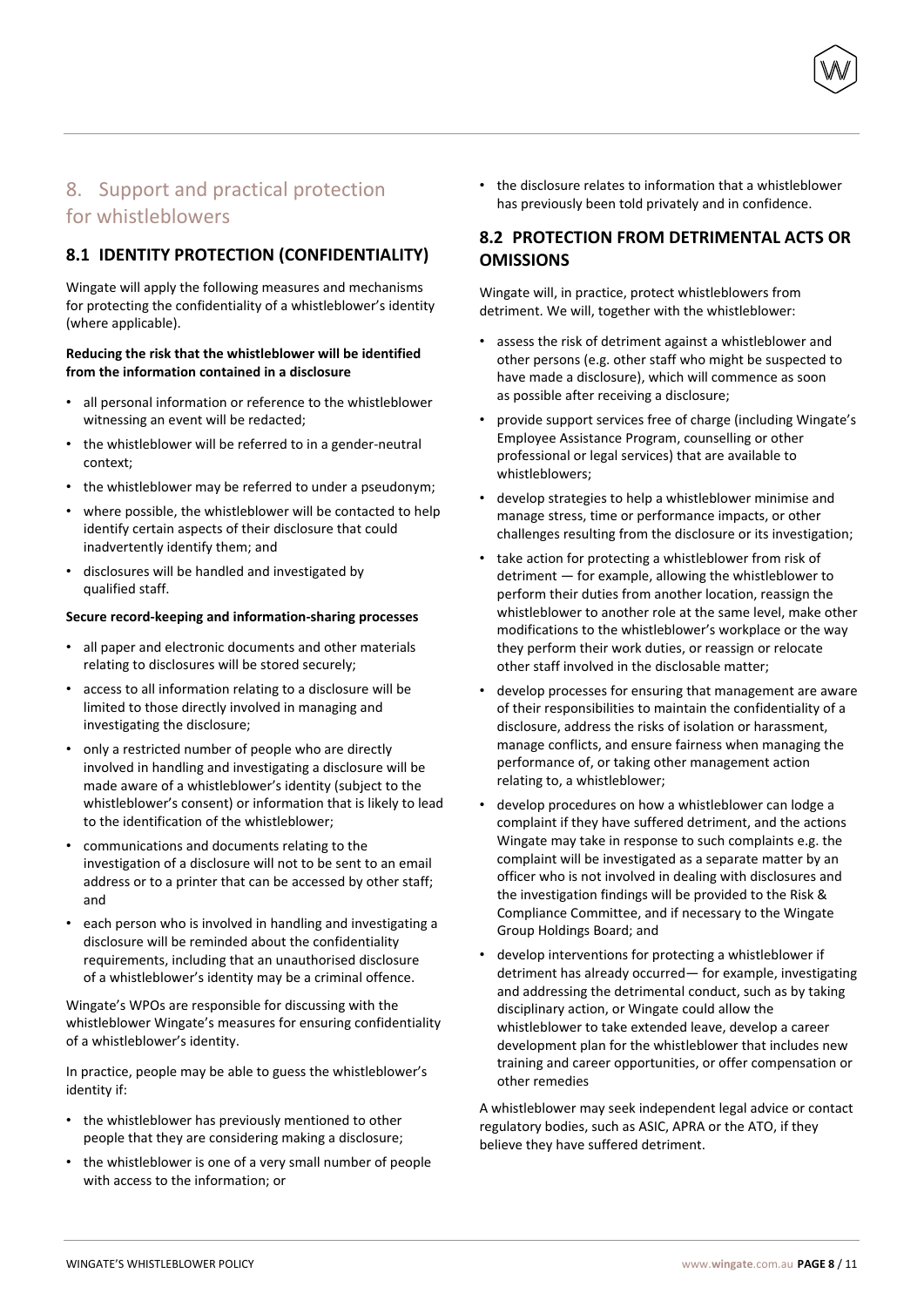## **8.3 ASSESSING AND CONTROLLING THE RISK OF DETRIMENT**

Wingate will undertake the following steps to assess and control the risk of detriment, working closely with the whistleblower:

#### **Risk identification:**

Assessing whether anyone may have a motive to cause detriment. Information will be gathered from a whistleblower about:

- the risk of their identity becoming known;
- who they fear might cause detriment to them;
- whether there are any existing conflicts or problems in the workplace; and
- whether there have already been threats to cause detriment.

#### **Risk analysis and evaluation:**

Analysing and evaluating the likelihood of each risk and evaluating the severity of the consequences.

#### **Risk control:**

Developing and implementing strategies to prevent or contain the risks. For anonymous disclosures, it may be worthwhile assessing whether the whistleblower's identity can be readily identified or may become apparent during an investigation.

#### **Risk monitoring:**

Monitoring and reassessing the risk of detriment where required — the risk of detriment may increase or change as an investigation progresses, and even after an investigation is finalised.

# 9. Handling and investigating a disclosure

Wingate will ensure that an initial assessment of the disclosure is made within 5 business days of the initial disclosure and will determine the next steps and an appropriate timetable, in collaboration with the whistleblower. The process will vary depending on the nature of the disclosure.

Wingate will need to assess each disclosure to determine whether:

- **a.** it qualifies for protection; and
- **b.** a formal, in-depth investigation is required.

Wingate's WPO will explain that if Wingate determines that it will need to investigate a disclosure, Wingate will need to determine:

- the nature and scope of the investigation;
- the person(s) within and/or outside Wingate that should lead the investigation;
- the nature of any technical, financial or legal advice that may be required to support the investigation; and
- the timeframe for the investigation.

Wingate will focus on the substance of a disclosure, rather than what it believes to be the whistleblower's motive for reporting. Wingate will not assume that disclosures about conduct or behaviour that appear to have had a personal impact on a whistleblower are somehow less serious. The whistleblower's experience may indicate a larger or systemic issue.

All investigations conducted by Wingate under this Policy will:

- be conducted in a fair and unbiased way, objectively and independently while preserving confidentiality;
- take all necessary steps to make a thorough investigation, including the use of content experts where appropriate;
- be completed as quickly as is reasonably possible, with all parties being kept informed of developments;
- ensure that all relevant information, material and documentation are collected;
- observe the rules of natural justice and evidence;
- be conducted in private with confidentiality maintained; and
- allow legal or other representation to anyone in serious matters.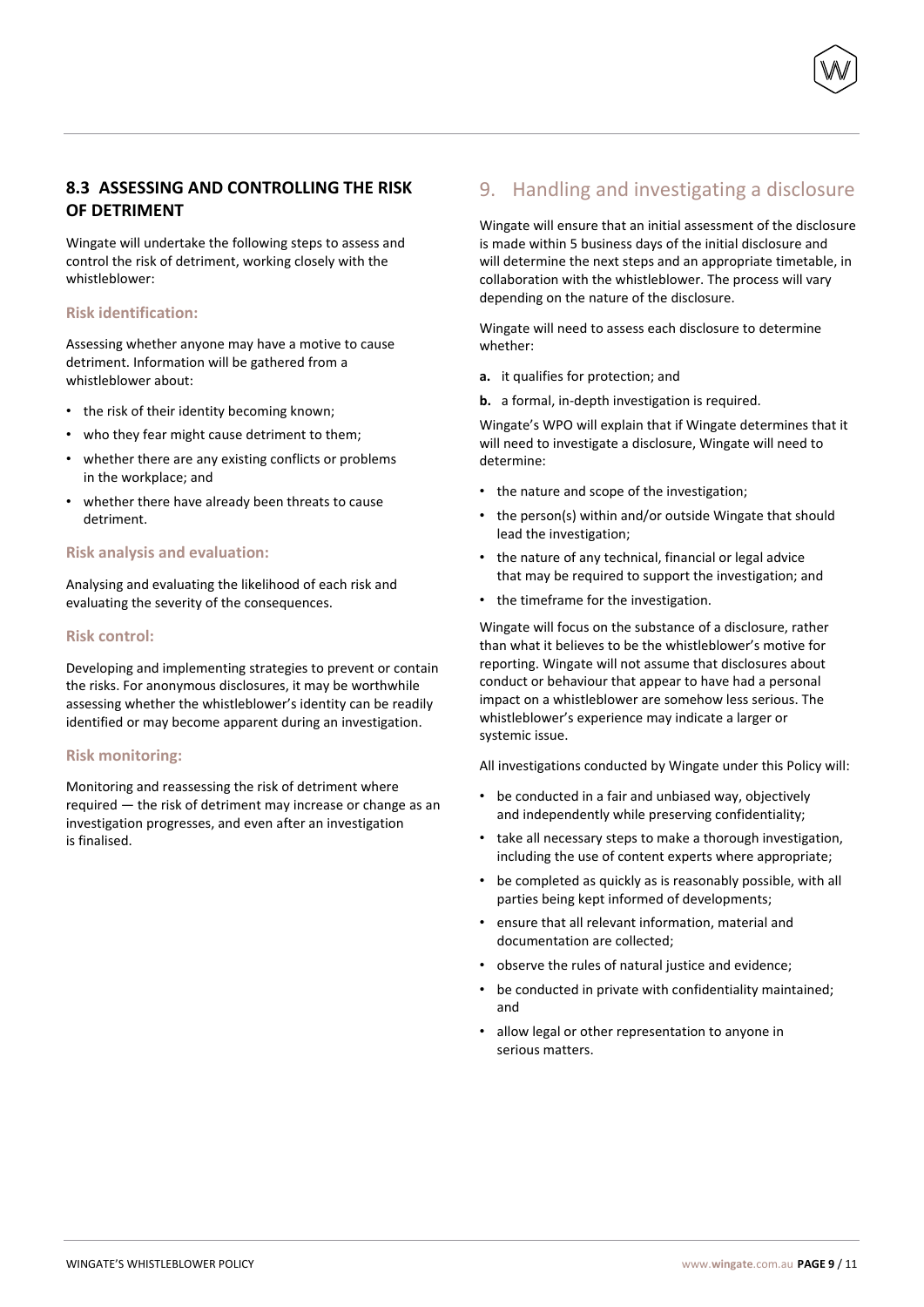Investigations will only be made by authorised persons such as WPOs and HR representatives. These authorised persons to whom such a disclosure is made will investigate the matter in good faith and make all necessary enquiries into the matter.

Without the whistleblower's consent, Wingate cannot disclose information that is likely to lead to the identification of the whistleblower as part of its investigation process unless:

- **a.** the information does not include the whistleblower's identity;
- **b.** Wingate removes information relating to the whistleblower's identity or other information that is likely to lead to the identification of the whistleblower e.g. the whistleblower's name, position title and other identifying details; and
- **c.** it is reasonably necessary for investigating the issues raised in the disclosure.

Wingate may not be able to undertake an investigation if it is not able to contact the whistleblower e.g. if a disclosure is made anonymously and the whistleblower has refused to provide, or has not provided, a means of contacting them.

If the eligible recipient believes the behaviour complained of to be:

- minor or unbelievable, they should discuss this with the whistleblower, decide to dismiss the allegation and then notify the whistleblower of their decision; or
- **neither** minor or unbelievable, ensure that the allegation is investigated, a finding is made, and the whistleblower is informed of the finding.

Strict confidentiality will be maintained during the investigative process. All information obtained will be properly secured to prevent unauthorised access. All relevant witnesses will be interviewed, and evidence examined.

Comprehensive notes of all discussions, phone calls and interviews will be made.

The person or persons conducting the investigation will be as far as possible unbiased, and experienced for the task.

## **9.1 KEEPING A WHISTLEBLOWER INFORMED**

Wingate will acknowledge a whistleblower after receiving their disclosure and will provide regular updates to them if the whistleblower can be contacted (including through anonymous channels) during the key stages, such as:

- when the investigation process has begun;
- while the investigation is in progress; and
- after the investigation has been finalised.

The frequency and timeframe may vary depending on the nature of the disclosure.

# 10. Reporting

Not all investigations will require a written report. A discussion with the parties involved may be all that is necessary.

However, a file note is required for all investigations so that there is a record of claim and outcome.

If following an investigation, the person to whom the matter has been reported considers that a written report is necessary, that report should contain, as appropriate, details of:

- the nature of the disclosable matter;
- the person or persons responsible for the disclosable matter;
- the facts on which the whistleblower's belief that a disclosable matter has occurred, and has been committed by the person named, are founded;
- the nature and whereabouts of any further evidence that would substantiate the whistleblower's allegations, if known;
- the conclusions reached (including the damage caused, if any, and the impact on Wingate and other affected parties) and their basis;
- a determination as to whether the wrongdoing is proven;
- any detriment by the whistleblower during the case, and how this was dealt with; and
- any recommendations based on those conclusions to address any wrongdoing identified, and the most appropriate action to take in response.

The method of documenting and reporting the findings will depend on the nature of the disclosure.

While the report should generally be provided to the whistleblower (with, if necessary, any applicable confidentiality stipulations), there may be circumstances where it may not be appropriate to provide details of the outcome to the whistleblower.

Where privacy protections and consent allow, the report will also be made available to the Risk & Compliance Committee and if necessary, to the Wingate Group Holdings Board.

#### **10.1 REVIEW OF FINDINGS**

If the whistleblower is not satisfied with the outcome of the investigation, they may request a review of whether the policy, processes and procedures have been adhered to. Wingate is not obliged to reopen an investigation and that it can conclude a review if it finds that the investigation was conducted properly, or new information is either not available or would not change the findings of the investigation.

The review, if appropriate, will be conducted by Wingate's Risk & Audit Committee.